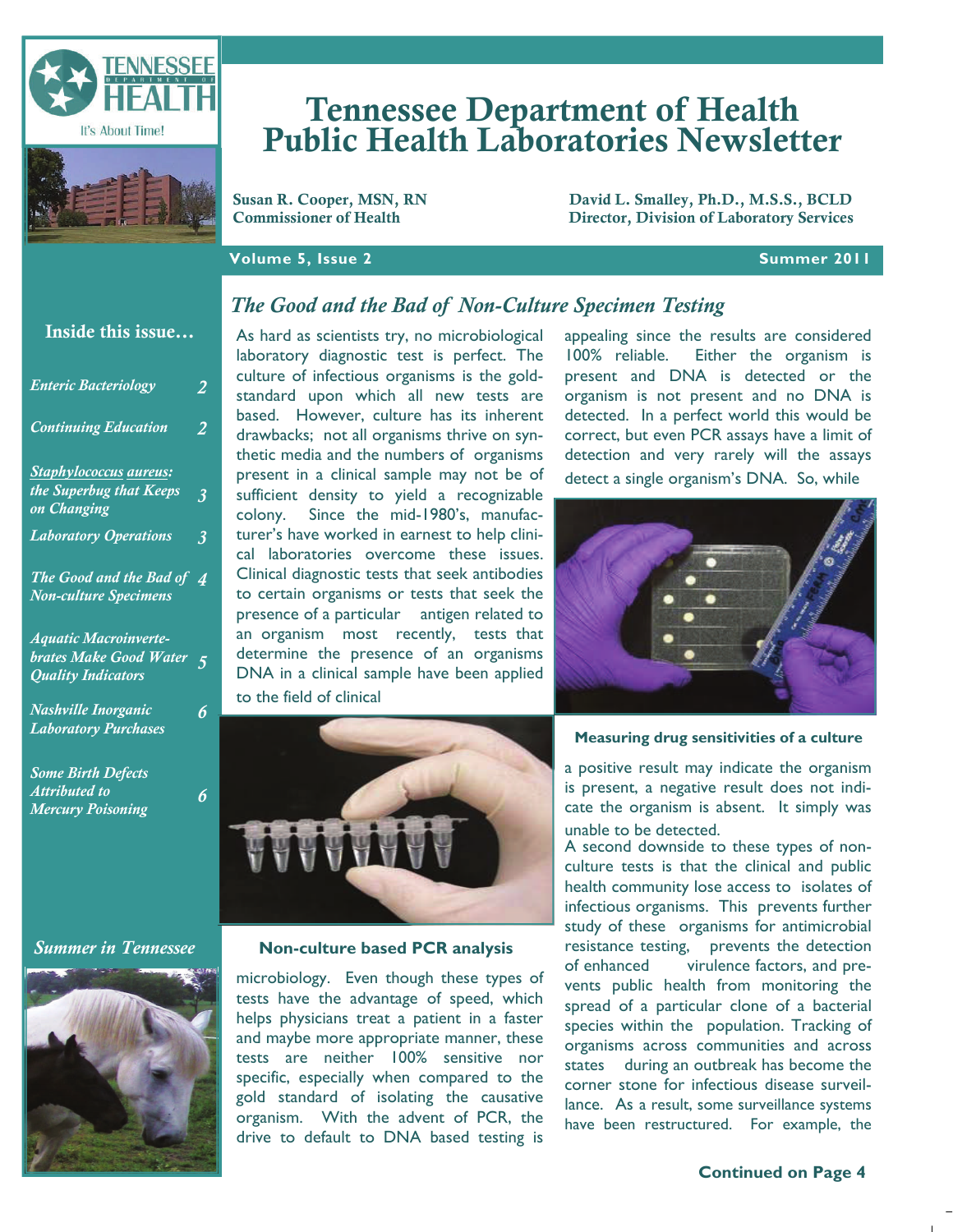### *2010 Enteric Bacteriology Statewide*

The year 2010 was a very busy time in the state of Tennessee for identifying enteric pathogens. A total of 1470 main enteric pathogens were identified by the combined efforts of the three state public health laboratories in Nashville, Knoxville and Jackson. The two charts listed below show a quick summary of the pathogens identified. The first chart lists the seven main enteric pathogens and the totals identified for each pathogen. The second graph shows, by percentage, a summary of the top ten Salmonella serotypes identified in the state during the year. Please continue to send in those samples so that we may quickly identify possible enteric outbreaks.

# **Submitted by Sheri Roberts, Supervisor Enteric Bacteriology**

### **Organism Totals Identified by Region**

| <b>Total Identified by Lab</b> |                                           |  |  |
|--------------------------------|-------------------------------------------|--|--|
| <b>Organism</b>                | <b>Total</b><br><b>Identified in 2010</b> |  |  |
| <b>Campylobacter</b>           | 48                                        |  |  |
| Escherichia coli non-          | 49                                        |  |  |
| <b>Escherichia coli 0157</b>   | 49                                        |  |  |
| <b>Salmonella</b>              | 1105                                      |  |  |
| <b>Shigella</b>                | 253                                       |  |  |
| Vibrio                         | 3                                         |  |  |
| Yersinia                       |                                           |  |  |

### **Top Ten Salmonella Serotypes by Percentages**



*Continuing Education Opportunities* 

Join us for classes in Packaging and Shipping, Bioterrorism Preparedness and Soon, other Online Offerings Register at http://health.state.tn.us/Lab/workshops.htm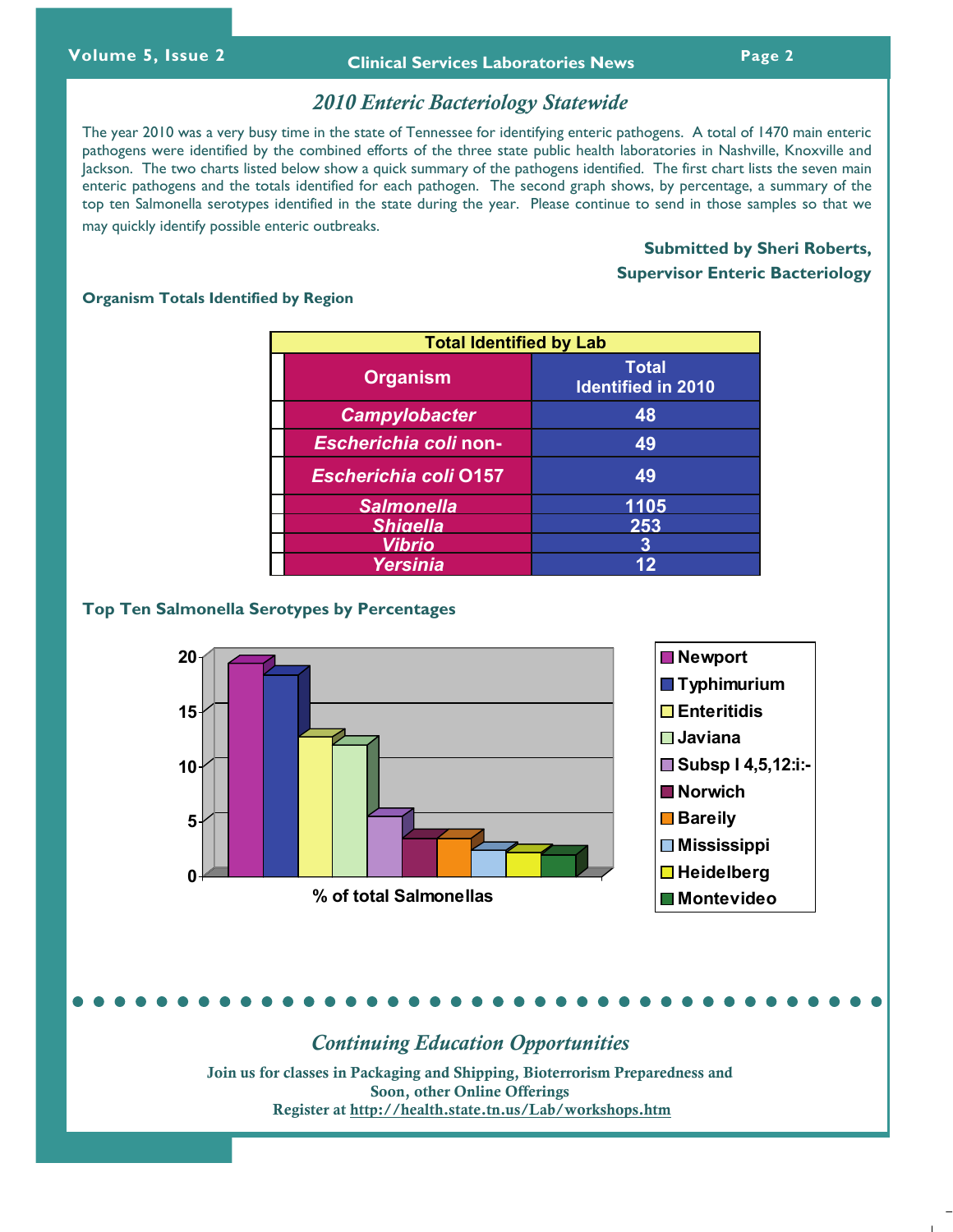# **Volume 5, Issue 2 Page 3 Clinical Services Laboratories News**

# *Staphylococcus aureus; the "Superbug" that Keeps on Changing*

*Staphylococcus aureus* infections are noted frequently in the news these days and perhaps most familiar to the public is methicillin-resistant *Staphylococcus aureus (*MRSA), which is now responsible for more deaths in the United States each year than AIDS. It has been nicknamed the "superbug" by the media because of its resistance to several commonly used antibiotics. MRSA can be treated effectively with antibiotics, but it requires the use of more powerful and toxic antibiotics such as vancomycin. Enter VISA and VRSA to the scene.

Vancomycin-i[ntermediate](http://www.healia.com/search/?q=vancomycin&sc=false) *Staphylococcus aureus (VISA)* and vancomycin-resistant *Staphylococcus aureus* (VRSA) are specific staph bacteria that have developed resistance to the antimicrobial agent vancomycin. Persons who develop this type of staph infection may have underlying health conditions (such as diabetes and kidney disease), devices going into their bodies (such as catheters), previous infections with methicillin-resistant *Staphylococcus aureus*, and recent exposure to vancomycin and other antimicrobial agents. Vancomycinintermediate *Staphylococcus aureus* has a minimum inhibitory concentration (MIC) of  $4 - 8$  ug/ml. The Vancomycinresistant *Staphylococcus aureus (*VRSA) has a minimum inhibi-

tory concentration (MIC) of > 16 ug/ml.

VRSA isolates are detected by reference broth microdilution, agar dilution, Etest, MicroScan overnight and Synergies plus, BD Phoenix system, TREK Sensititre MIC plate, disk diffusion, VRSA screen test for VITEK 2 and vancomycin screen agar plates (brain heart infusion (BHI) agar containing 6 ug/ml of vancomycin).

A sample algorithm for detecting VISA/VRSA specifically for

the laboratory may be found at

www.cdc.gov/ncidod/dhqp/ar\_visavrsa\_algo.html

As [of October 2010 all VISA and VRSA are treat](http://www.cdc.gov/ncidod/dhqp/ar_visavrsa_algo.html)able with



several FDA approved drugs. The clinical laboratory has an important role in the prompt recognition, isolation and proper management of VRSA.

All *Staphylococcus aureus* non-sensitive forms are Category 1B diseases requiring immediate telephonic notification (615- 741-7247 next business day), followed by a written report within one week. VISA and VRSA are communicable and dangerous to the public and are to be reported to the local health department by all persons knowing of or suspecting a case. In addition, cultures of VISA and VRSA are required to be submitted to the TDH Laboratory for additional testing and surveillance. The culture must be accompanied with the patient's full name, address, age and sex, physician's name and address and anatomic source of infection.

> Submitted by Henrietta D. Hardin, Manager, General Bacteriology

 $\mathbf C$ н т R Е O м R в Y z N Ŵ M  $\mathbf R$ S I D Ъ A Е O I S в A т W N Е E в A P N S т F. C L в O R റ т R U R т A N т т N Y Ъ т L т в м N н Е C R Ο P S Y L A C A т N I S Ħ I N G т Е L Е C т R Е I D A R в I S т Ο O L Ο  $\mathbf R$ x G O I F М D S S U T. Y I P т R W S S M Ο N Ο м т. A A R т. т. ъ G S т т N G P O v ъ ъ R M I т Ù S Þ ъ N I Е A н ъ Y н O D G S C I N т I т I N I INAF U S M ъ IMIL L U D

# *Laboratory Operations Word Search*

 Try your hand at discovering all of the words in this word search. They are taken from microbiology, chemistry and aquatic biology.

ANTIMONY BASINWATER BETA **CHROMATOGRAPH COLIFORM CYSTICFIBROSIS** EDISON ELECTROFISHING **FILTER** ISOTHERMAL LACHAT MRSA **NECROPSY** 

**NOROVIRUS** PAPR **PERMITTING** PFGE **PSEUDOHYPHAE** RADIOISOTOPES SALMONELLA **SCINTILLATION** STEC STREAMSURVEY SULFANILIMIDE **THERMOCYCLER WESTNILE** 

Submitted by Mona Baggett, Manager Laboratory Support Services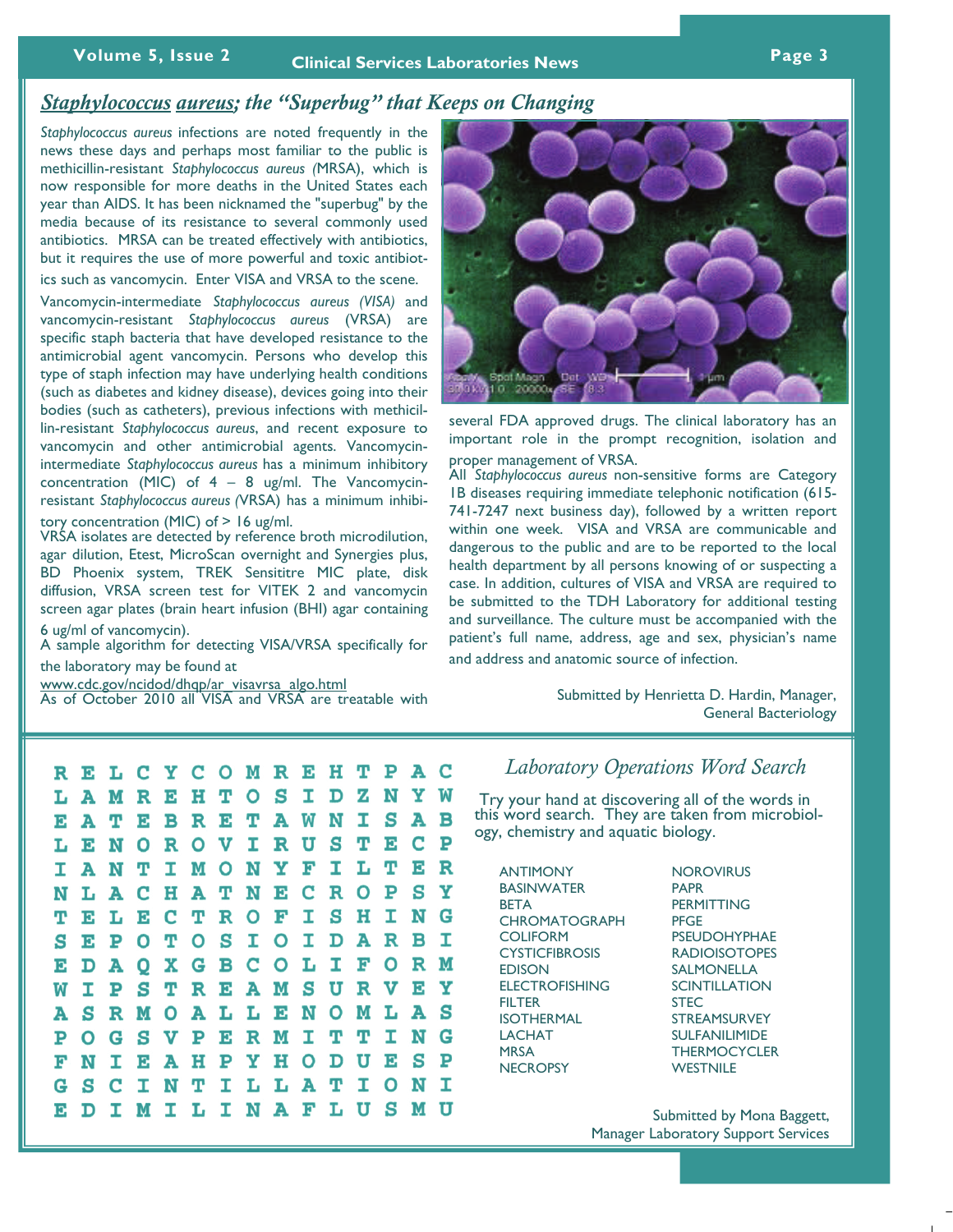# *The Good and the Bad of Non-culture Specimen Testing (Continued from Page 1)*

technology of nucleic acid amplified tests (NAAT's) was applied successfully to the diagnosis of *Neisseria gonorrhoeae* and the numbers of clinical and public health laboratories utilizing these tests increased during the 1990's and early 2000's (Sexually Transmitted Diseases 34:1, 41-46). The turn around time for results decreased from 3-4 days to 1-2 days giving physicians the opportunity for earlier treatment. By 2004, 78.7% of all clinical and public health labs surveyed were using NAAT's for testing. Only 8.5% of labs were still performing culture. In anticipation of this dramatic shift in culturing practices for this organism, CDC implemented the Gonococcal Isolate Surveillance Project (GISP). The GISP has been in existence since 1986 and its purpose is to collect approximately 6000 urethral isolates a year to monitor treads in antimicrobial resistance. This is the only system the US has to monitor resistance associated with this organism. (MMWR April 13, 2007 page 332-336.) If every infectious organism had to be tracked by a special surveillance system reliant on culture results, valuable information could be lost, changes in organism character-

### **Differential culture media**



istics could be delayed, and state and federal public health systems would be overwhelmed.

A third downside to non-culture based testing is the possibility of false-positives thereby contributing to the



GC isolated from a culture

investigation of a "pseudo-outbreak" when there is no culture to confirm the results. And, on the flip-side, there may be the possibility that a false-negative result could delay the detection of an outbreak. For example, a September 29, 2006 Morbidity and Mortality Weekly Report (MMWR) described an incident in which a clinical laboratory reported a Shiga toxin-positive enzyme immunoassay (EIA) result for an infant with non-bloody diarrhea who attended a day care center. The state public health laboratory and the CDC were unable to grow a Shiga toxin-producing *Escherichia coli* (STEC) from the stool on culture media nor were they able to detect the presence of the Shiga toxin genes in the stool sample. Ultimately after extensive laboratory testing of this patient's stool sample and others from the day care, another infectious process was to blame for the diarrheal illnesses. The initial test result was ultimately declared a false-positive Shiga toxin EIA test result. This situation raised concerns that EIA testing for Shiga toxin may produce false-positive results. In order to prevent such future events, testing guidelines for clinical laboratories were created to highlight the potential of false-positive test results when performing a Shiga toxin EIA (Clinical STEC guidelines MMWR R&R) October 2009.

By taking all of this information into consideration, public health greatly encourages that results of non-culture assays be utilized in combination with culture confirmation, if available, in addition to investigating the patient's clinical or epidemiological history as an aid for an ultimate diagnosis.

**Submitted by Dr. Robyn Atkinson, HCLD, Director, TDH Knoxville Regional Laboratory** 

*Nashville Welcomes Two Newcomers to Public Health* 

| <b>Employee Name</b> | <b>Position Title</b> | <b>Hire Date</b>                          | Location                            |
|----------------------|-----------------------|-------------------------------------------|-------------------------------------|
| Sandra Buchanan      | Data Entry Operator   | May 2, 2011                               | <b>Nashville Central Laboratory</b> |
| Barbara Osborne      | Data Entry Operator   | May 2, 2011                               | <b>Nashville Central Laboratory</b> |
| Marka E. Smith       | Aquatic Biologist     | $\vert \text{uly } \vert \text{1, } 2011$ | Nashville Central Laboratory        |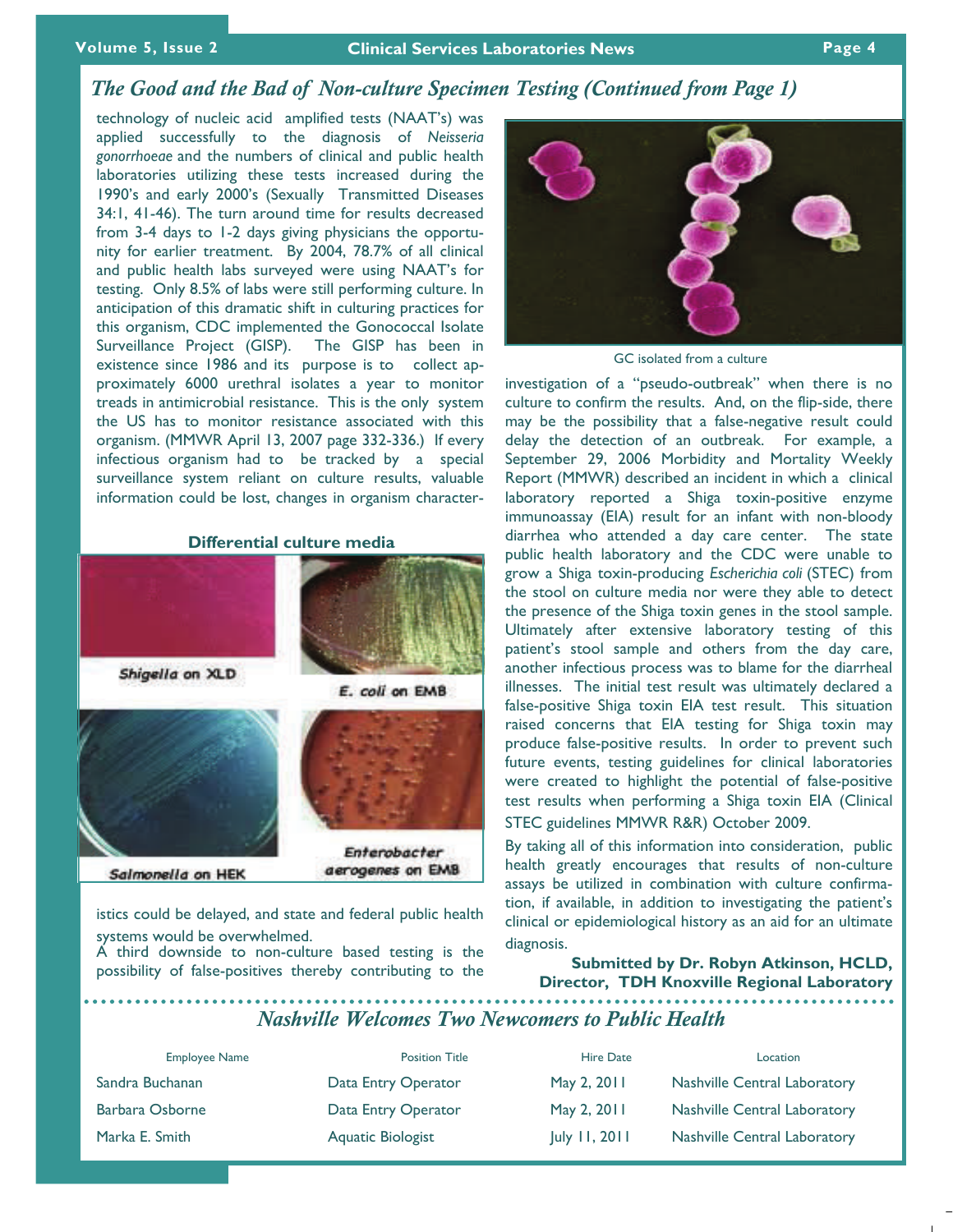### **Volume 5, Issue 2 Aquatic Biology Laboratory News Page 5**

# *Aquatic Macroinvertebrates Make Good Water Quality Indicators*

Aquatic invertebrates live in the bottom parts of our waters. They are also called benthic macroinvertebrates, (benthic = bottom, macro = large, invertebrate = animal without a backbone) and make good indicators of water quality. Macroinvertebrates are found in various aquatic habitats such as streams, rivers, lakes, ponds and marshes throughout Tennessee. These aquatic macroinvertebrates help maintain the health of aquatic ecosystems by eating bacteria and dead, decaying plants and animals. Water quality determines what types of organisms can survive in a body of water. The term "water quality" is used to describe the condition of the water, including its chemical, physical and biological characteristics; usually

with respect to its suitability for a particular purpose such as drinking water, safety of human contact or health of the ecosystem (Diersing 2009). Water quality parameters include dissolved oxygen, pH, conductivity, levels of algal growth, and various pollutants which may be present. Some macroinvertebrates such as stoneflies, mayflies and water pennies require a high level of dissolved oxygen, and their

abundance is an indication of good water quality.

Other macroinvertebrates can survive at a lower dissolved oxygen level because they can come to the surface to get oxygen. This is accomplished through a breathing tube or by carrying a bubble of air with them around their bodies or under their wings. Several species of macroinvertebrates, such as aquatic worms and leeches, are indicators of waterbodies with low dissolved oxygen levels. Low dissolved oxygen levels are often associated with polluted waters, while higher levels indicate good quality water.

Aquatic macroinvertebrates make good water quality indicators because of their lifecycle complexity, sensitivity to changes, limited mobility, duration of exposure, and ease of collection. The life cycle of a macroinvertebrate goes from egg to adult form and they can undergo either complete or incomplete metamorphosis. Complete metamorphosis has 4 stages, egg, larvae, pupa and adult. Organisms which undergo complete metamorphosis include true flies, beetles and caddisflies. Many of these organisms are aquatic for the egg and larval stages, but not in the adult stage. Incomplete metamorphosis has 3 stages, egg, nymph and adult. Organisms which undergo incomplete metamorphosis include stoneflies, mayflies, dragonflies and true bugs.

Many of these organisms, such as dragonflies, do not live

in an aquatic ecosystem as adults. Other species, such as true bugs which include the backswimmers, water scorpions and the water striders, are examples of macroinvertebrates which spend their entire lives in the water. The length of the life cycle of a macroinvertebrate can vary from less than 2 weeks for some midges and mosquitos and two years or longer for some stoneflies, dragonflies and dobsonflies.

Aquatic macroinvertebrates are an important part of the food chain found in and around a body of water. In most streams, the energy stored by plants is available to animal life either in the form of leaves that fall in the water or in the form of algae that grows on the stream bottom. The algae and leaves are eaten by macroinvertebrates. The

> macroinvertebrates are a source of energy for larger animals such as fish, which in turn, are a source of energy for other animals including man.

> Aquatic macroinvertebrates differ in their sensitivity to water pollution. Some aquatic macroinvertebrates cannot survive in polluted water, while others can survive or even thrive in polluted water. In a healthy stream, the macroinvertebrate community will include a variety of pollution-sensitive macroinvertebrates, mayflies, stoneflies, and caddisflies. In an unhealthy stream, there may be only a few

types of non-sensitive macroinvertebrates present.

Aquatic macroinvertebrates provide information about the quality of a stream over long periods of time. It may be difficult to identify stream pollution with water analysis such as pH and dissolved oxygen which can only provide information at the time of sampling. Even the presence of fish may not provide information about a pollution problem because fish can move away to avoid polluted water and then return when conditions improve. However, most aquatic macroinvertebrates cannot move to avoid pollution. A macroinvertebrate sample may provide information about pollution that is not present at the time of sample collection.

Aquatic macroinvertebrates are relatively easy to collect. Useful aquatic macroinvertebrate data is easy to collect without expensive equipment. The data obtained by taking a macroinvertebrate survey can serve to indicate the need for additional data collection on water samples.

Diersing, Nancy (May 2009). "Water Quality: Frequently

Asked Questions". *PDA*. NOAA. htt[p://floridakeys.noaa](http://floridakeys.noaa.gov/pdfs/wqfaq.pdf).gov/pdfs/wqfaq.pdf. Re[trieved 2009-08-24.](http://floridakeys.noaa.gov/pdfs/wqfaq.pdf) 

> **Submitted by Patricia Alicea, Manager Aquatic Biology Laboratory**